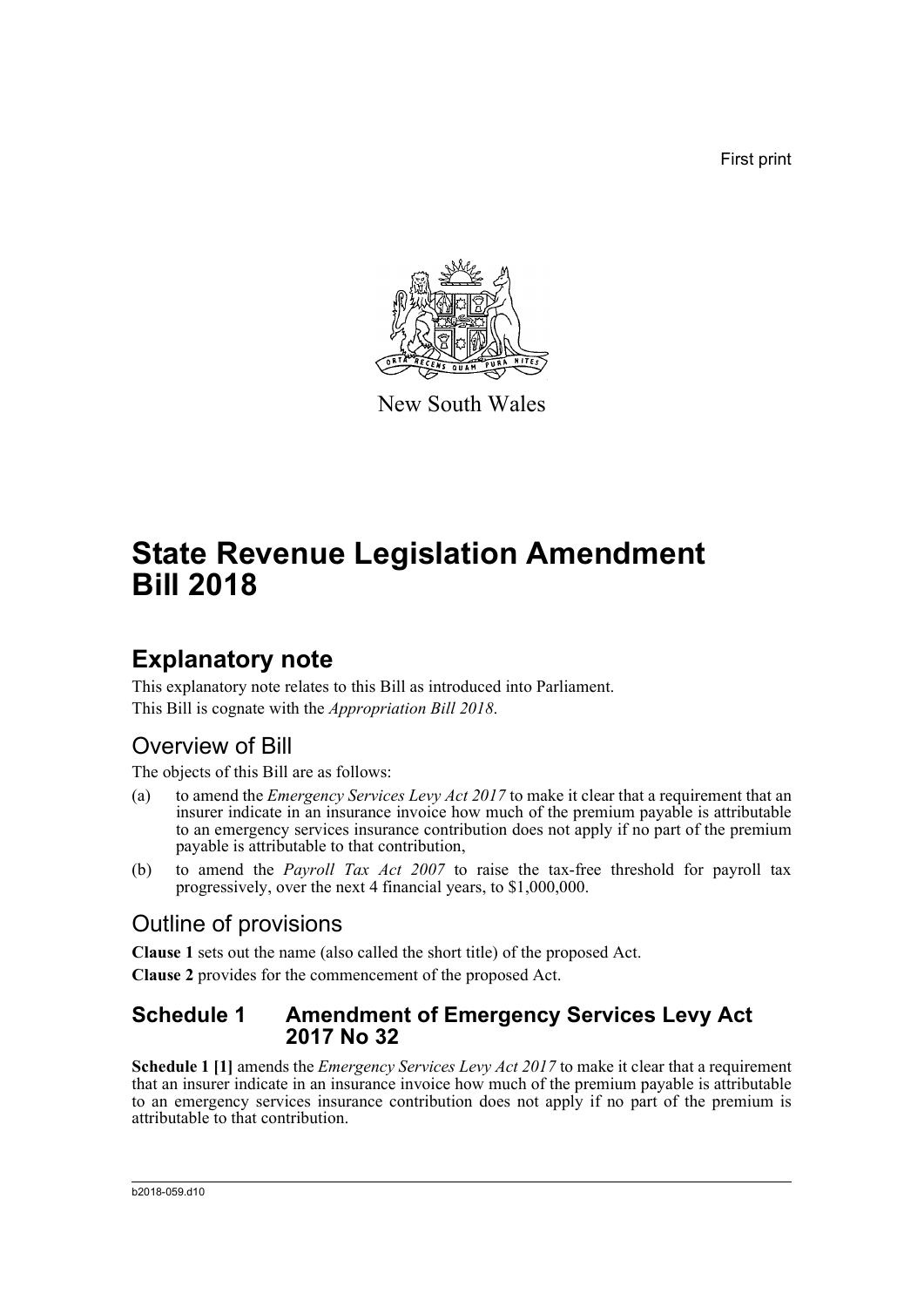**Schedule 1 [2]** provides that the amendment has effect as if it had commenced on 1 July 2017 (when the *Emergency Services Levy Act 2017* commenced).

#### **Schedule 2 Amendment of Payroll Tax Act 2007 No 21**

**Schedule 2** amends the *Payroll Tax Act 2007* to progressively increase the tax-free threshold for payroll tax, over the next 4 financial years, to \$1,000,000. At present, the tax-free threshold is \$750,000. The new tax-free thresholds are as follows:

- (a) for the financial year commencing on 1 July 2018—\$850,000,
- (b) for the financial year commencing on 1 July 2019—\$900,000,
- (c) for the financial year commencing on 1 July 2020—\$950,000,
- (d) for the financial year commencing on 1 July 2021 and subsequent financial years— \$1,000,000.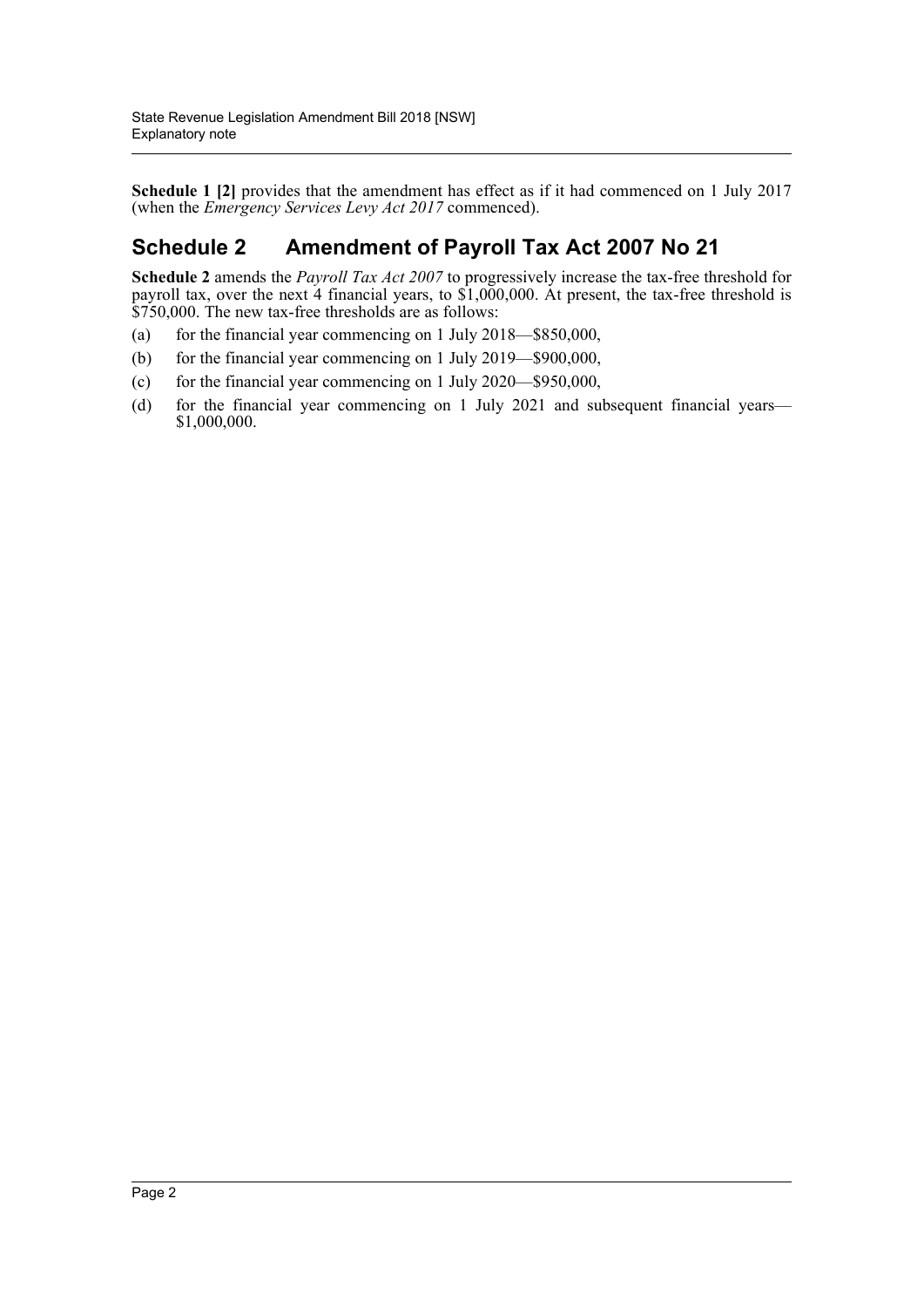First print



New South Wales

# **State Revenue Legislation Amendment Bill 2018**

## **Contents**

|                   |                                                     | Page |
|-------------------|-----------------------------------------------------|------|
|                   | Name of Act                                         |      |
|                   | Commencement                                        |      |
| Schedule 1        | Amendment of Emergency Services Levy Act 2017 No 32 |      |
| <b>Schedule 2</b> | Amendment of Payroll Tax Act 2007 No 21             |      |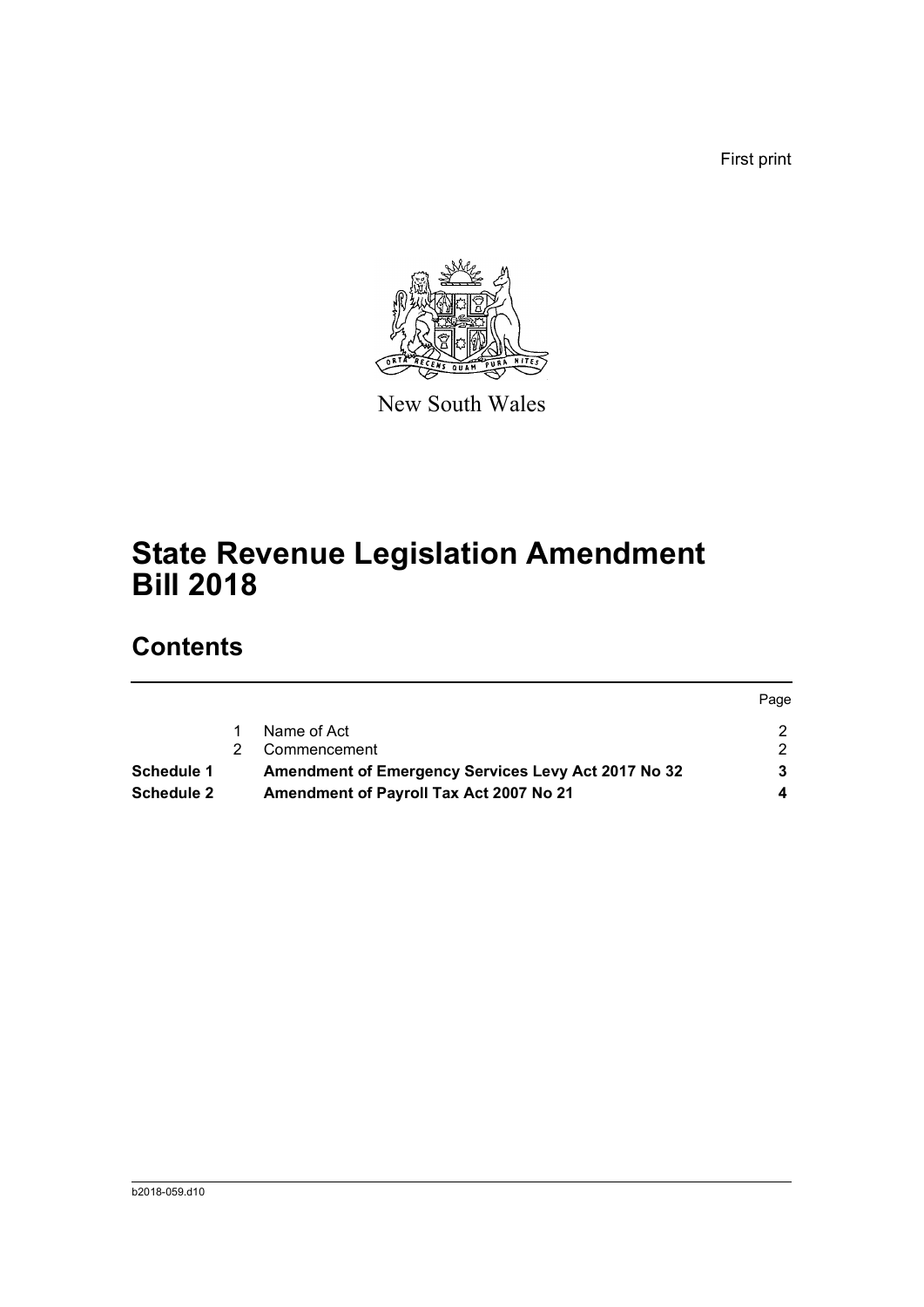

New South Wales

## **State Revenue Legislation Amendment Bill 2018**

No , 2018

#### **A Bill for**

An Act to make miscellaneous amendments to certain State revenue legislation in connection with the Budget for the year 2018-19; and for other purposes.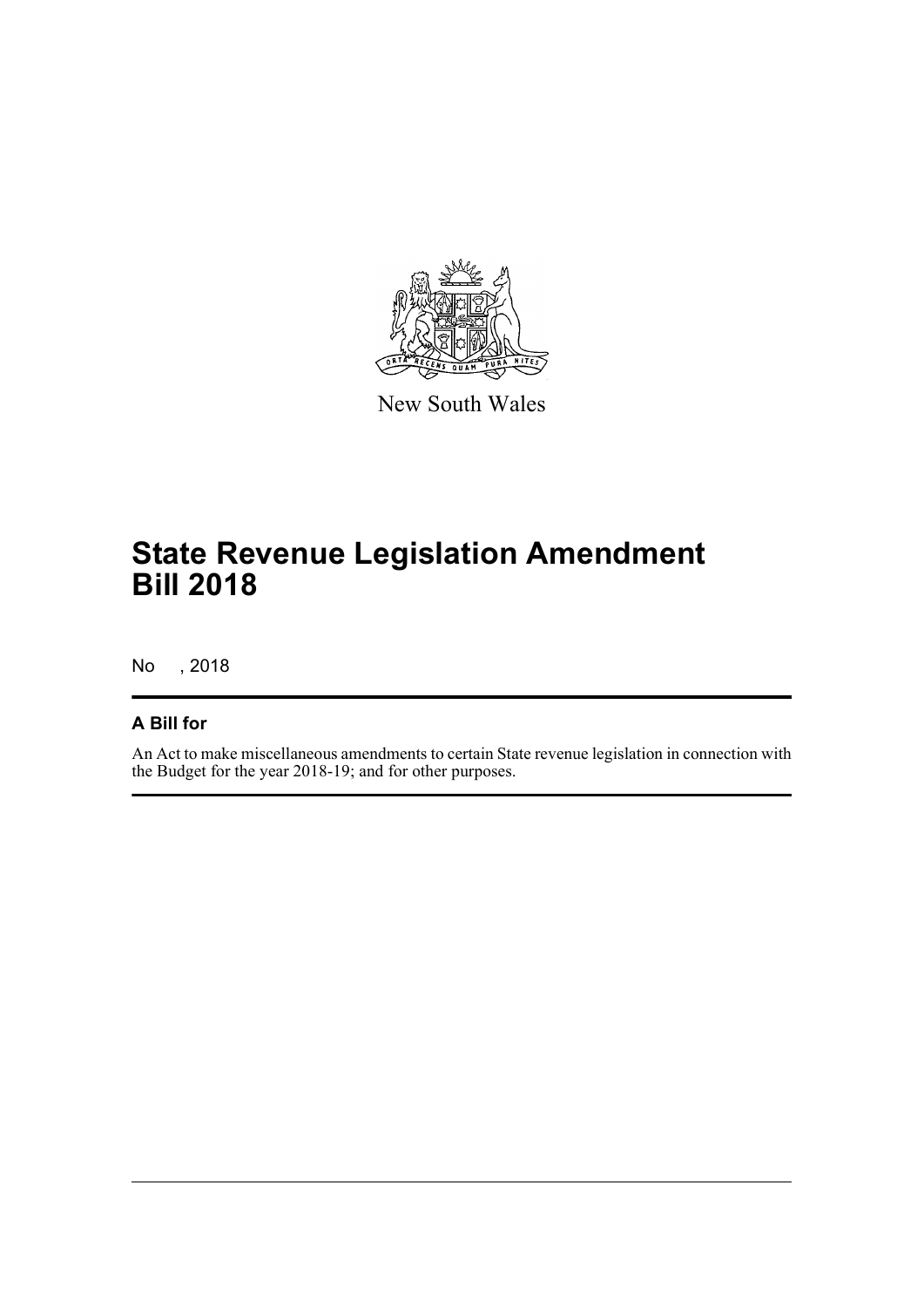State Revenue Legislation Amendment Bill 2018 [NSW]

<span id="page-4-1"></span><span id="page-4-0"></span>

| The Legislature of New South Wales enacts: |                     |                                                                                                   |        |
|--------------------------------------------|---------------------|---------------------------------------------------------------------------------------------------|--------|
|                                            |                     | Name of Act                                                                                       | 2      |
|                                            |                     | This Act is the State Revenue Legislation Amendment Act 2018.                                     | 3      |
|                                            | <b>Commencement</b> |                                                                                                   | 4      |
|                                            | (1)                 | This Act commences on the date of assent to this Act, except as provided by<br>subsection $(2)$ . | 5<br>6 |
|                                            | (2)                 | Schedule 2 commences or is taken to have commenced on 1 July 2018.                                |        |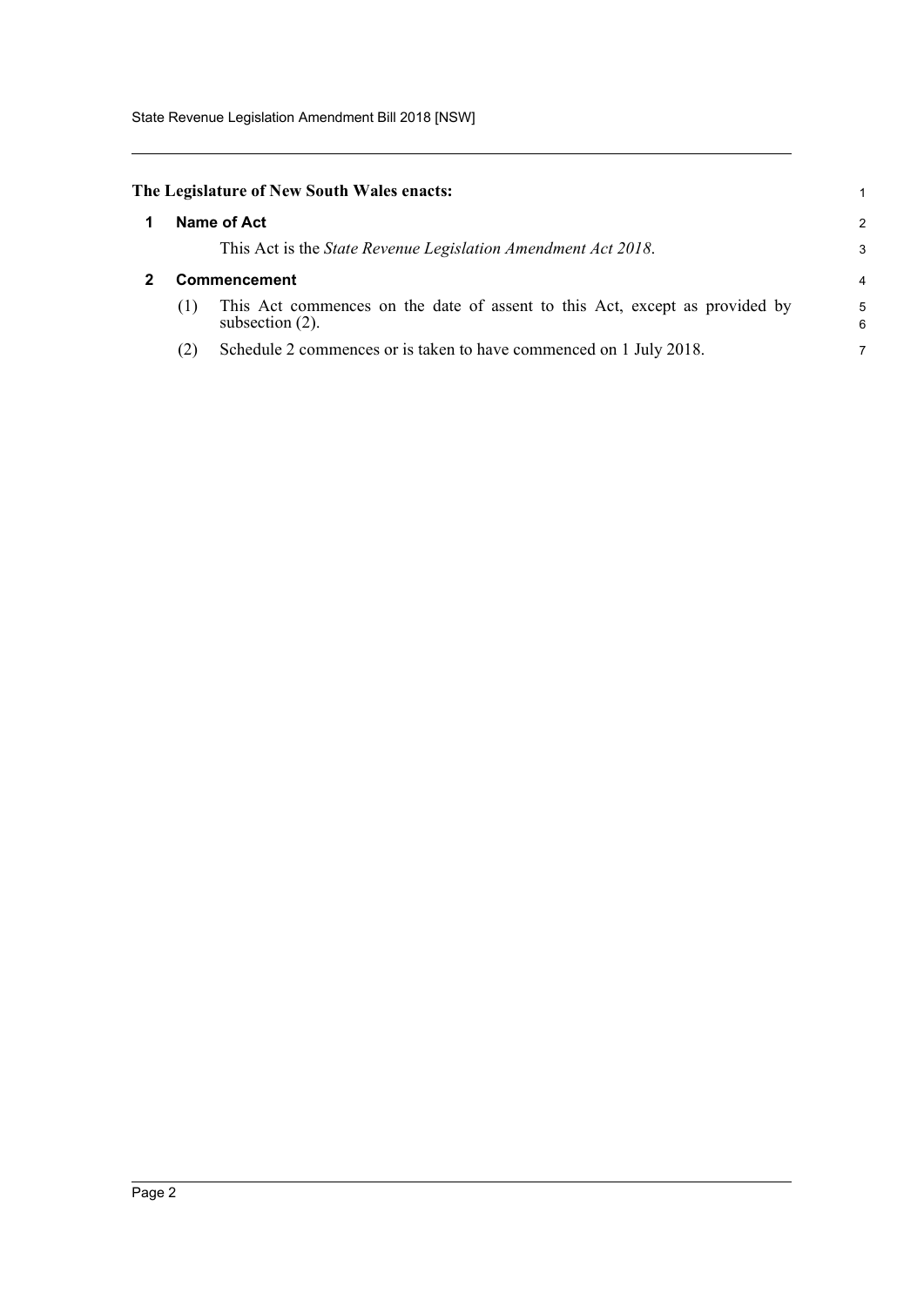<span id="page-5-0"></span>

| <b>Schedule 1</b> |                                 | <b>Amendment of Emergency Services Levy Act</b><br>2017 No 32                                                                                                                                                                                                                                             | $\mathbf{1}$<br>2             |  |
|-------------------|---------------------------------|-----------------------------------------------------------------------------------------------------------------------------------------------------------------------------------------------------------------------------------------------------------------------------------------------------------|-------------------------------|--|
| [1]               |                                 | Section 37 Information to policy holders                                                                                                                                                                                                                                                                  | 3                             |  |
|                   |                                 | Insert after section $37(2)$ :                                                                                                                                                                                                                                                                            | 4                             |  |
|                   | (3)                             | This section does not require an invoice or other statement to indicate how<br>much of the premium payable is estimated to be attributable to the contribution<br>payable under this Act if no part of the premium payable is estimated to be<br>attributable to the contribution payable under this Act. | 5<br>6<br>$\overline{7}$<br>8 |  |
| [2]               |                                 | Schedule 2 Savings, transitional and other provisions                                                                                                                                                                                                                                                     | 9                             |  |
|                   |                                 | Insert at the end of the Schedule, with appropriate Part and clause numbering:                                                                                                                                                                                                                            | 10                            |  |
|                   | <b>Part</b>                     | <b>Provision consequent on enactment of State</b><br><b>Revenue Legislation Amendment Act 2018</b>                                                                                                                                                                                                        | 11<br>12                      |  |
|                   | <b>Application of amendment</b> |                                                                                                                                                                                                                                                                                                           |                               |  |
|                   |                                 | The amendment made to this Act by the State Revenue Legislation Amendment<br>Act 2018 has effect as if it had commenced on the commencement of this Act<br>$(1$ July 2017).                                                                                                                               | 14<br>15<br>16                |  |